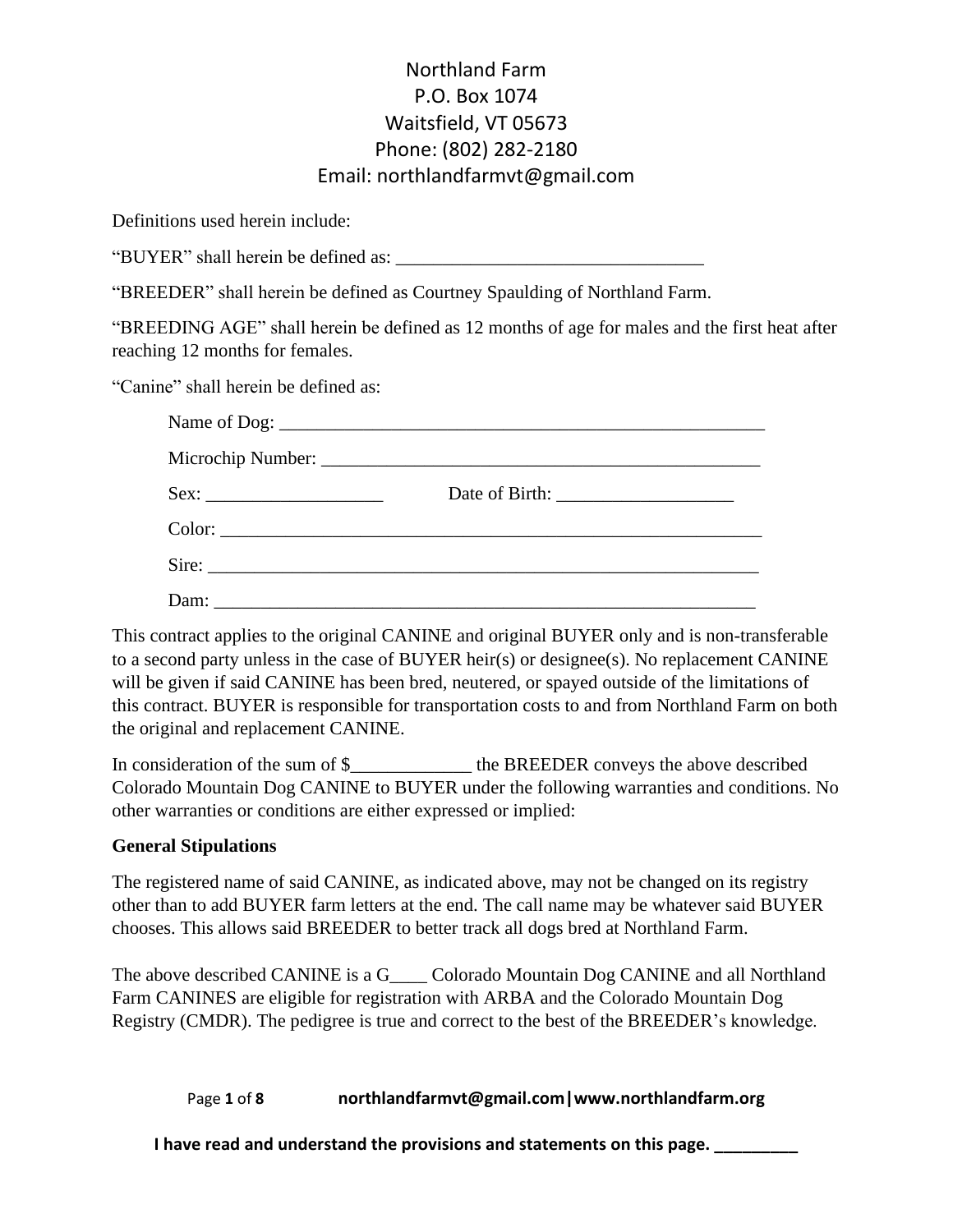All Northland Farm CANINES will be registered with the CMDR prior to going to their new homes. Proof of registration will be sent with the CANINE.

The above described CANINE is guaranteed for 72 hours to be in good health and free of communicable diseases at the time of sale as diagnosed by a licensed veterinarian. The BUYER agrees to have this CANINE examined by a veterinarian within 72 hours of delivery. Failure to do so will null and void any health guarantee.

The above described CANINE is guaranteed to one (1) year of age against any genetic defect that may arise causing termination of life. This specifically excludes internal and external parasites and parvovirus. Should a claim arise under the terms of this agreement, the BUYER shall return, at BREEDER's request, the above described CANINE, alive, at BUYER's expense, and with any and all registration papers and any other applicable papers or health records to the BREEDER. BREEDER retains the right to choose a replacement CANINE, applying equal financial value to the new CANINE, after confirmation that the conditions of claim exists or refund CANINE minus non-refundable deposit.

The above described CANINE is guaranteed against crippling hip dysplasia as certified by OFA at the age of two (2) years. This specifically excludes dysplasia caused by environmental factors or BUYER mishandling. The CANINE will stay placed with the BUYER and the decision on how to handle the hip dysplasia will be determined by the BUYER and their licensed veterinarian at BUYER's cost. BREEDER retains the right to choose replacement CANINE, applying equal financial value to new CANINE, or refund CANINE minus non-refundable deposit after confirmation that conditions of the claim exists.

BREEDER accepts all Northland Farm CANINES back at any time for any reason. There are no refunds for said CANINE in the case of allergies to said CANINE, behavioral issues relating to said CANINE or any other animal in the BUYER's home, or for any other reason not stated in this contract.

All medical bills and otherwise incurred expenses of showing or training remain in the responsibility of the BUYER.

The BUYER agrees that neither he/she nor the BUYER's estate/executors may sell this CANINE or transfer ownership of this CANINE without the BREEDER's knowledge and written consent. The BUYER hereby agrees that if at any time the BUYER cannot take proper care of the CANINE, the BUYER must contact the BREEDER and the BREEDER will have the first choice

### Page **2** of **8 northlandfarmvt@gmail.com|www.northlandfarm.org**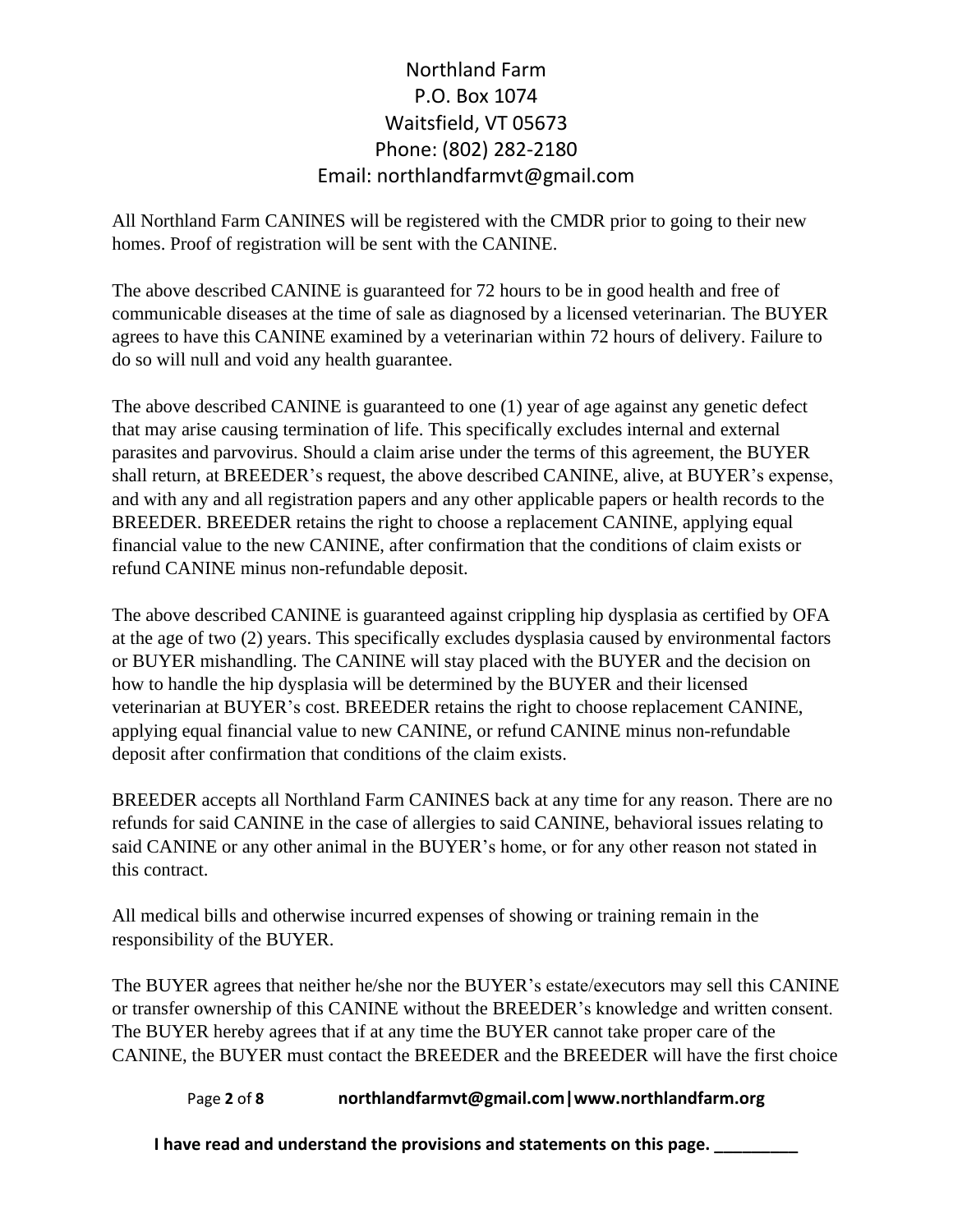to either: (a) take the CANINE back or (b) assist the BUYER in find a suitable home for the CANINE.

This contract is not transferable and constitutes the full agreement of the parties. In the event the BUYER is deceased or incapacitated their heir or designee shall contact the BREEDER to make arrangements for the CANINE's continued care.

All deposits are non-refundable.

If shipping, the date of shipment will be chosen by BREEDER when the CANINE is over 12 weeks of age, provided that the CANINE is healthy enough for travel as determined by a licensed veterinarian and/or BREEDER. An itemized list of shipping costs will be sent to BUYER when shipment day is scheduled by BREEDER.

Full payment is due 14 days prior to the scheduled date of shipment or 7 days prior to pick up of said CANINE and all payments must be cleared and received by BREEDER no later than 7 days prior to the date of shipment or 3 business days days prior to the scheduled pickup of said CANINE. Payment methods are: Paypal, venmo, bank transfer, or cashier's check. Under no circumstances will CANINE be released without full payment. If full payment is not cleared and received by said BREEDER no later than 7 days prior to the scheduled date of shipping or 3 business days before pickup, said BUYER forfeits deposit paid to said BREEDER and forfeits said CANINE.

If shipping, shipping fees are estimated at (but not limited to) \$400-\$1,500, depending on the cost of gas mileage, needed hotel stays, etc. This is not included in the purchase price. All incurred shipping costs are the responsibility of said BUYER and must be paid in full prior to the shipment of said CANINE. If payments are not received by said BREEDER no later than 7 days prior to the scheduled date of shipment, the shipment date will be cancelled and rescheduled by

### Page **3** of **8 northlandfarmvt@gmail.com|www.northlandfarm.org**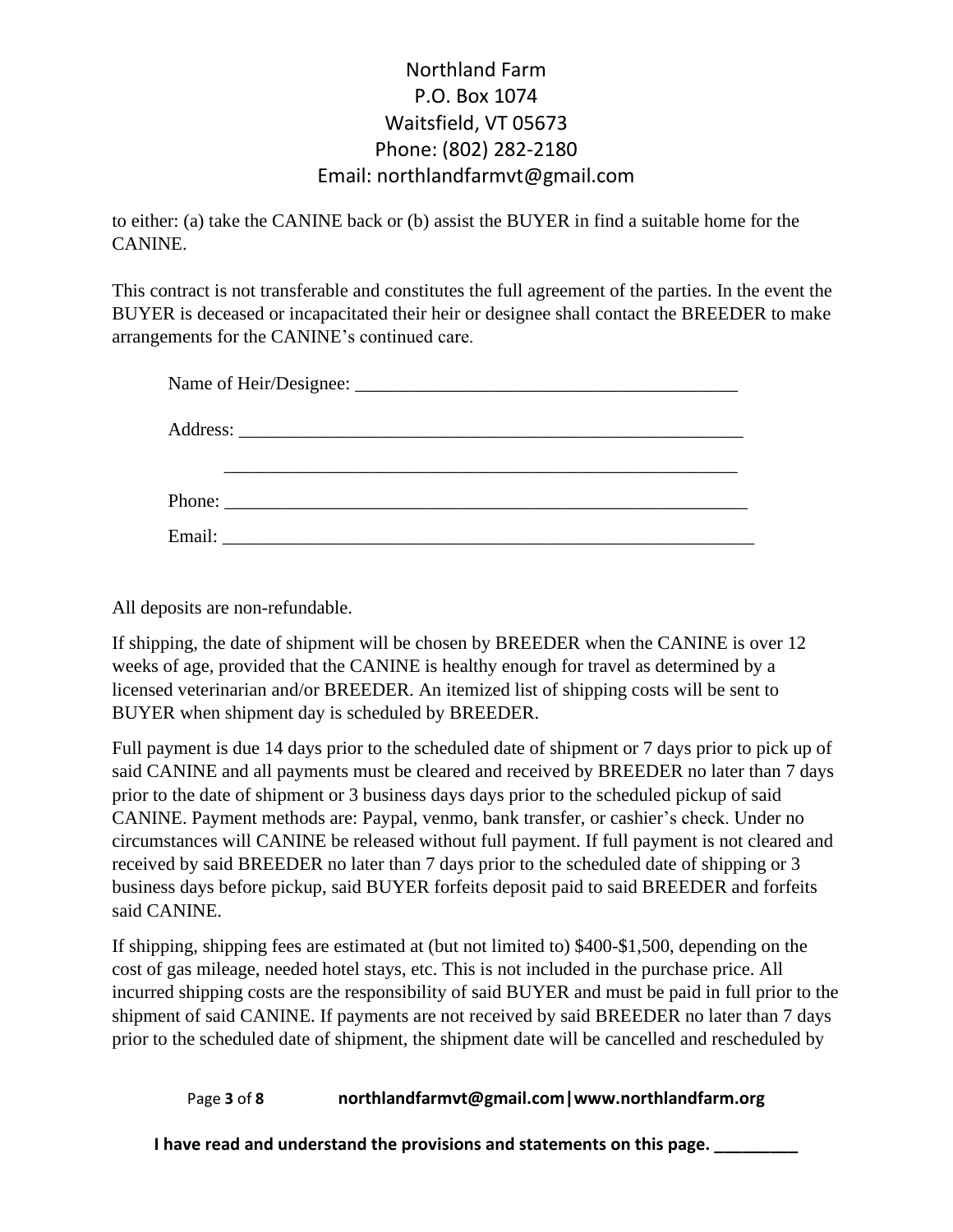said BREEDER and all fees associated with the delay as well as additional housing fees of \$10 per day will be charged to said BUYER for the duration of said CANINE's stay at Northland Farm. Additional transportation fees (to a minimum of \$75 up to a maximum of \$200) will be charged to said BUYER for the transportation of said CANINE to the new home. Additional veterinary fees and transportation costs will be charged to said BUYER for all medical expenses incurred and vaccinations (choice of vaccines will be at the discretion of said BREEDER) as well as deworming fees.

CANINEs purchased domestically (within the United States) will be delivered by said BREEDER or Premium Pet Transport shipping company. Any other shipping company cannot be used to transport said CANINE unless written permission is given by the BREEDER.

Said CANINE will receive his/her first round of vaccinations at 6 weeks of age, second round of vaccinations at 8 weeks of age, and third round of vaccinations at 12 weeks of age, deworming (as needed) and microchip. All CANINES will be examined by a veterinarian for health within 10 days of travel or pick up. A health certificate will be supplied to BUYER.

BREEDER does their best to keep all CANINEs parasite free, however sometimes they occur. The BREEDER does not have parvovirus at their farm and does their best to ensure CANINES are not exposed. It is the responsibility of said BUYER to treat and prevent internal and external parasites and parvovirus. It is recommended that CANINEs younger than 6 months of age have fecal examinations frequently and dewormed as determined by BUYER's veterinarian. It is recommended that BUYER provide heartworm, flea and tick, and parasite prevention treatment monthly for the entirety of the CANINE's lifetime and testing at least once per year after one (1) year of age.

The BREEDER does not assume any liability for any injury to said CANINE after delivery or departure from Northland Farm with a shipping company.

The BUYER agrees to notify the BREEDER of any changes of address within 30 days during the CANINE's lifetime.

Said BREEDER reserves the right to cancel the sale of said CANINE at any time if said BUYER is in breach of contract or verbal agreements or for any reason based on said BREEDER's discretion. BUYER will be notified in writing via email, text, and/or post mail of the cancellation of sale.

BREEDER shall not be held responsible for acts of said CANINE or any damage they inflict on property, people, livestock, or other animals after the CANINE has left the possession of the BREEDER.

## Page **4** of **8 northlandfarmvt@gmail.com|www.northlandfarm.org**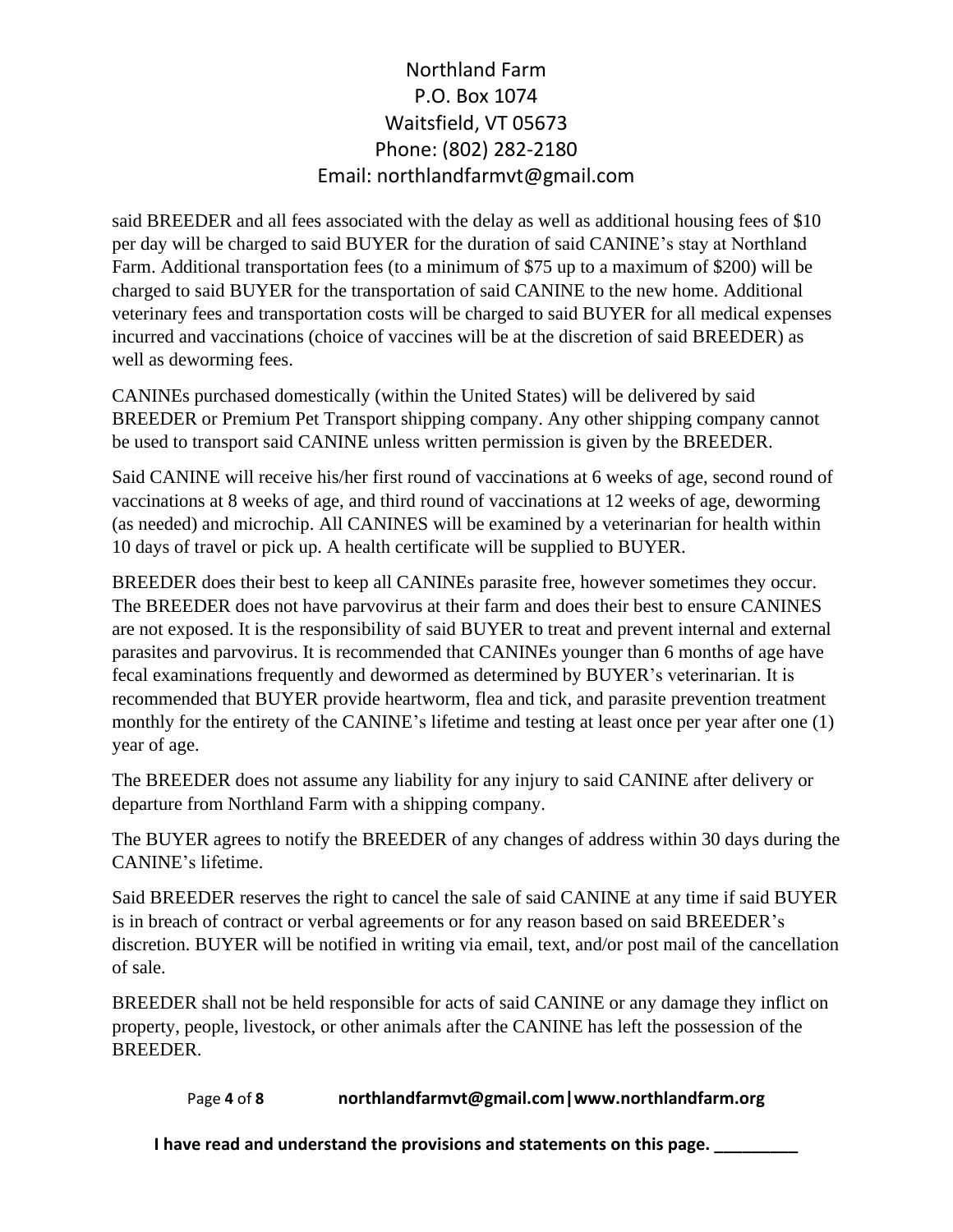Should BUYER choose to break any of the covenants in this agreement, the guarantees included herein will be considered null and void. BREEDER will have the right to repossess the CANINE and BUYER will be liable for any costs involved in that repossession.

### **Breeding/Show Quality Purchase Stipulations**

Said CANINE has been graded to be BREEDING/SHOW quality and the following stipulations apply:

- i. Prior to breeding said CANINE, said BUYER agrees to the following conditions:
- a) Said CANINE has had preliminary OFA testing done by a licensed veterinarian.
- b) Said CANINE's eyes have been tested with no ocular abnormalities that would be inconsistent for breeding or showing purposes and a certificate issued from OFFA, CERF, or a licensed veterinarian.
- c) Said CANINE has been tested for juvenile epilepsy with a resulting analysis not identified as affected.
- d) In the event said BUYER does not perform all required health testing at their own expense prior to breeding said CANINE, breeds to any dog not registered with the CMDR or CMDA, breeds said CANINE prior to said BREEDING AGE (intentionally or unintentionally), said BREEDER retains the right to refuse registration of puppies resulting from said breeding and any future puppies by or out of said CANINE.
- e) If said CANINE fails required health testing said BUYER agrees to spay or neuter said CANINE immediately at said BUYER expense.
- f) Said BUYER agrees to consult said BREEDER regarding whether said CANINE has matured to breeding quality prior to breeding him/her. If said CANINE does not meet breeding quality said BUYER agrees to spay/neuter said CANINE at BUYER's expense or return said CANINE to BREEDER at BUYER's expense. If said CANINE does not meet breeding quality and said BUYER chooses to spay/neuter and retain the CANINE, said BUYER will submit a certificate of spay/neuter from their licensed veterinarian within 7 days of the procedure and receive a \$200 rebate from said BREEDER.
- g) Said Canine may only be bred to dogs meeting the following criteria:
	- a. Said CANINE may only be bred to a partner who meets BREEDING AGE.
	- b. Said CANINE may only be bred to a partner with at minimum preliminary OFA testing.
	- c. Said CANINE may only be bred to a partner that is actively being used as a Livestock Guardian Dog.
	- d. Said CANINE may only be bred to a partner that has no major physical deformities, such as but not limited to, noticeable overbite, underbite, limb

### Page **5** of **8 northlandfarmvt@gmail.com|www.northlandfarm.org**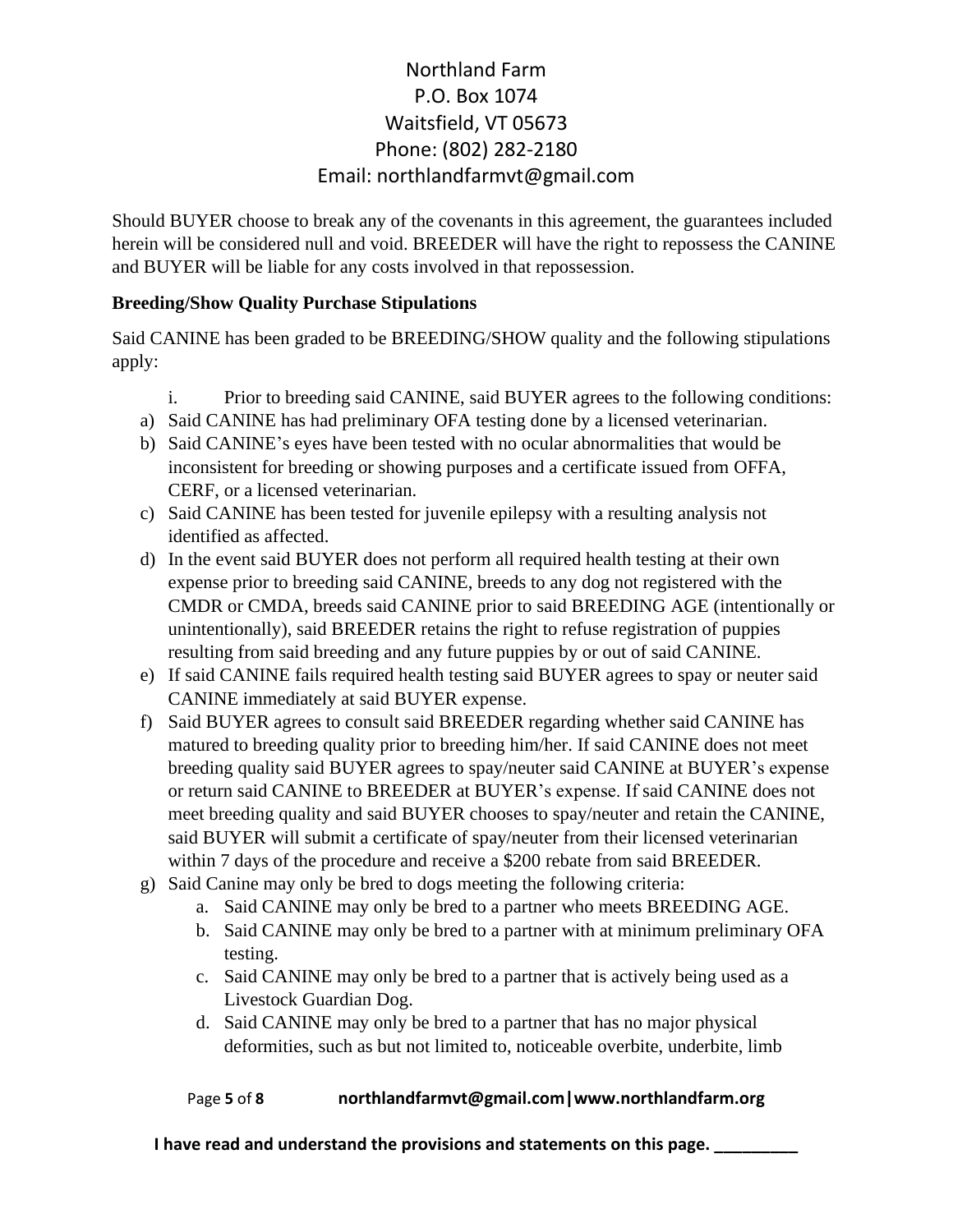deformities, or health disqualifiers, such as but not limited to, juvenile epilepsy, diabetes, genetic conditions.

BREEDER makes no spoken or written guarantee that said CANINE will mature to be breeding quality. Said BUYER agrees to adhere to the stipulations within this contract as well as the Breeding Agreement.

Said BUYER is encouraged to have preliminary hip and elbow radiographs performed between the ages of 8 to 14 months and send copies of the OFA analysis report to said BREEDER.

Said BUYER must be a member of the Colorado Mountain Dog Registry or Colorado Mountain Dog Association and agrees to adhere to the club's Code of Ethics as well as this agreement in all breeding practices.

Yearly updated pictures of said CANINE will be sent to said BREEDER by said BUYER. BUYER agrees that BREEDER may use the photographs and any particulars of qualifying awards or breedings in any future advertising.

At the age of two (2) years, should said CANINE be OFA tested for hip and elbow dysplasia and the resulting analysis deemed not appropriate for breeding and/or said CANINE's eyes be tested and the resulting analysis showing ocular abnormalities deemed not appropriate for breeding, any costs incurred for health testing remain the sole responsibility of the BUYER and shall not be refunded by the BREEDER. Upon provision of veterinary reports and Orthopedic Foundation for Animals (OFA) report, said BUYER will be provided with one of the following options:

- a) Should BUYER choose to relinquish ownership of said CANINE to said BREEDER and accepts a replacement canine of similar quality, BUYER must pay any shipping or miscellaneous costs associated with transport of replacement canine. BREEDER will provide a replacement breed quality canine as soon as such a canine becomes available.
- b) Should BUYER choose to relinquish ownership of said CANINE to said BREEDER for a refund of full purchase price minus non-refundable deposit, said BUYER will pay the cost for any shipping or miscellaneous costs necessary for return transportation of said CANINE to BREEDER and replacement puppy from BREEDER to BUYER.
- c) Should BUYER choose to keep said CANINE, said CANINE must be spayed or neutered as soon as medically able and spay/neuter certificate must be provided to BREEDER within 7 days of the procedure. If BUYER provides the BREEDER the spay/neuter certificate within 7 days they are eligible for a \$200 rebate. Failure to provide the spay/neuter certificate within 7 days results in the guarantees in this agreement to be null and void.

## Page **6** of **8 northlandfarmvt@gmail.com|www.northlandfarm.org**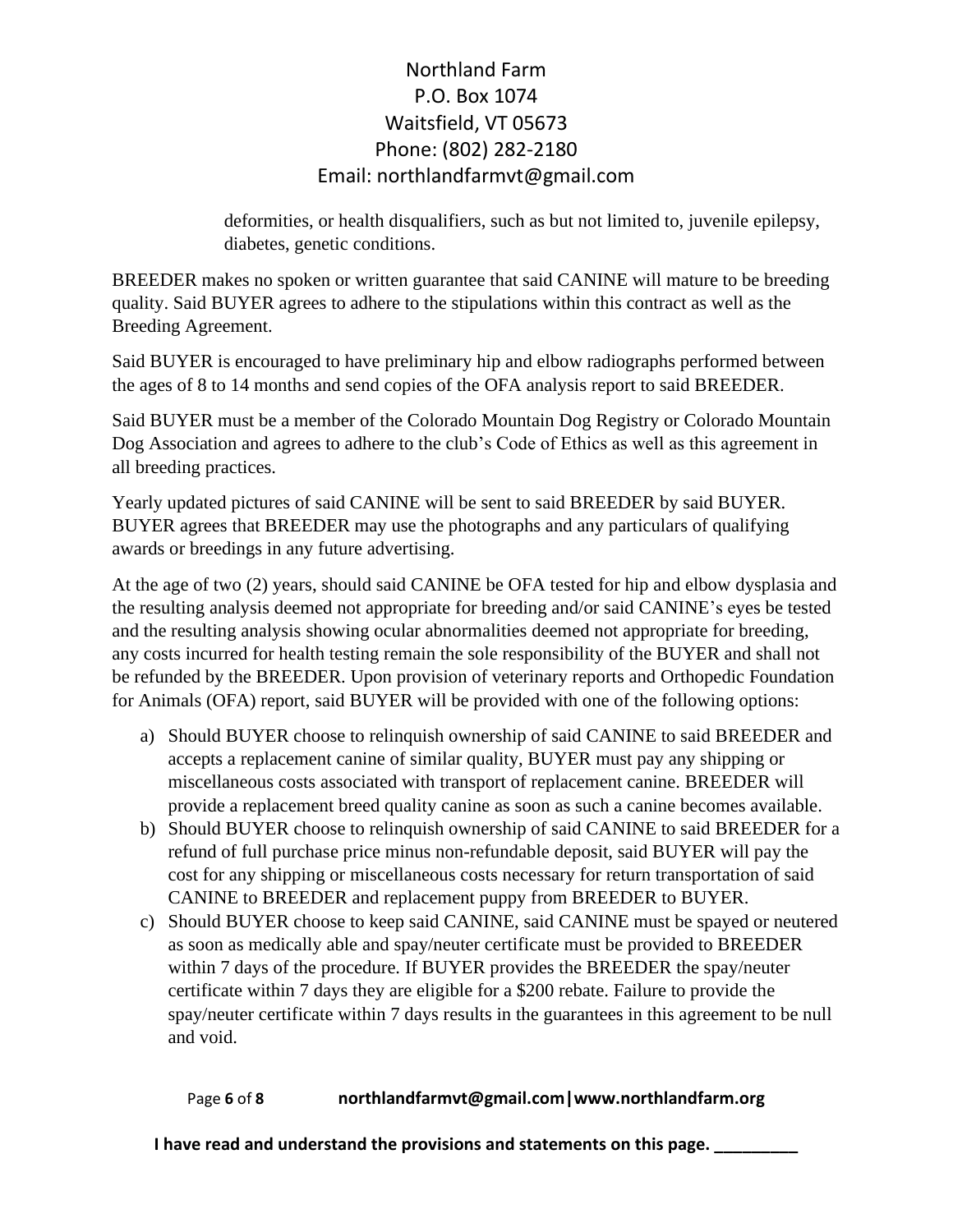All resulting puppies bred by said CANINE following the requirements listed must be registered with the CMDR and/or CMDA and are encouraged to be registered with the ARBA.

The BREEDER neither makes nor implies any warranties or guarantees, express or implied, other than those written in this agreement, including but not limited to the warranties of merchantability and fitness. This document constitutes the entire agreement between the BREEDER and BUYER with respect to this sale. The BUYER's signature below indicates that he/she has read, agrees, and understands all the conditions of this Purchase Agreement.

Page **7** of **8 northlandfarmvt@gmail.com|www.northlandfarm.org**